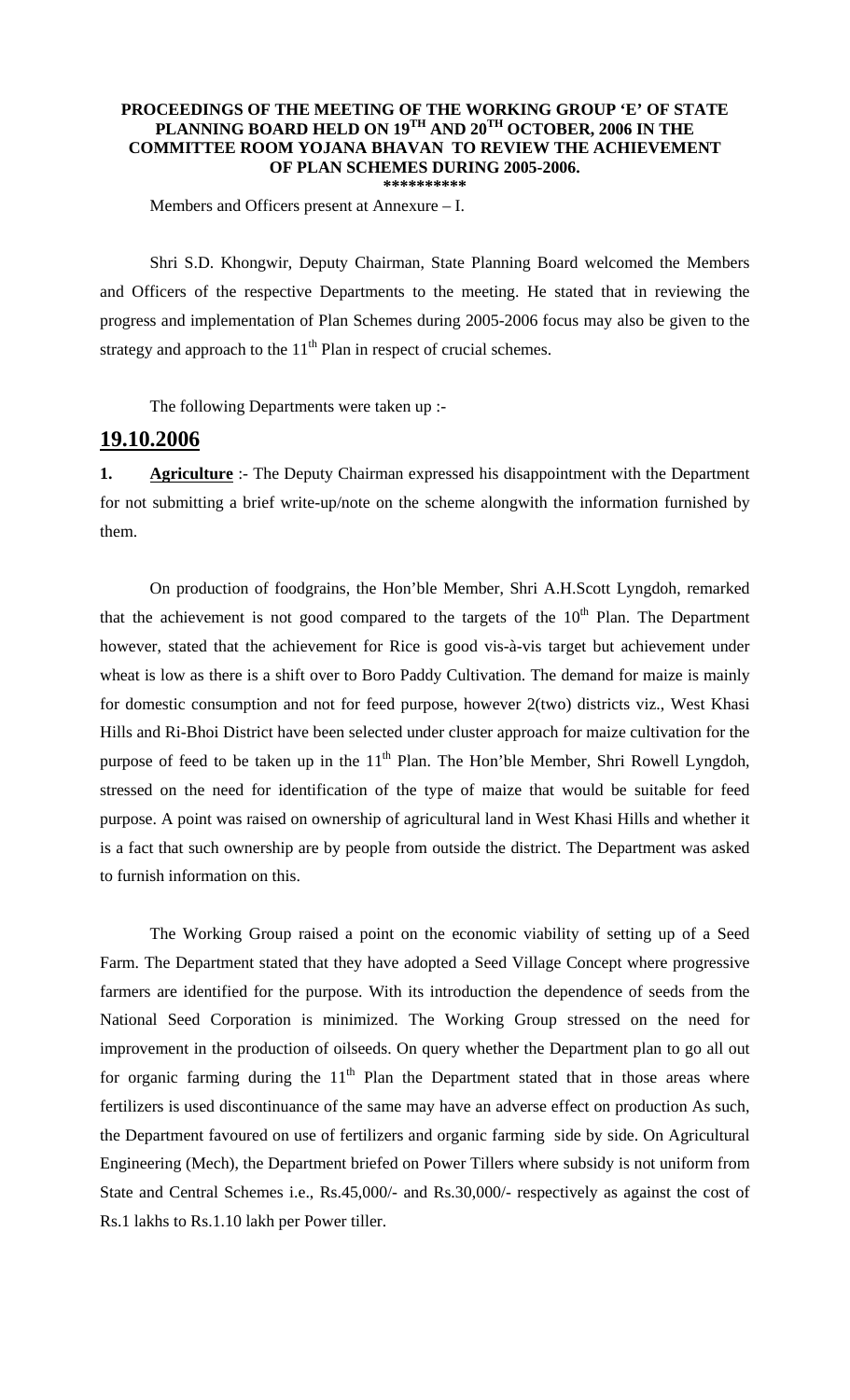**2. Horticulture** -:- The schemes of the Department were discussed Stress is made on plantation of Organic Pineapple in Ri-Bhoi District as there is demand for export. There is a good market for raw pineapples in Nepal and Bangladesh. The Working Group suggested on the need of setting up fruit processing units.

 During discussion on Potato production the Department informed that it is taking up to procure potato seeds which can be used for potato chips processing. The Working Group wanted information on the following regarding potato production.

- (i) Approximate number of households engaged in potato growing.
- (ii) The price of potato in the last 3 years and the cost of production.

**3. Minor Irrigation** :- During discussions the Working Group underlines the need to bring more areas under irrigation. On Irrigation coverage the Department informed that the All India average is 33% but in Meghalaya, it is only 11%. However it is hoped to achieve 25% by the  $11<sup>th</sup>$ Plan period. The Working Group asked the Department to submit the coverage figures of the N.E.States. and a brief note on the main strategy to increase to 25% during the  $11<sup>th</sup>$  Plan.

 The Working Group is of the view that to facilitate double cropping especially in the Border areas of the state it is very much necessary to build up irrigation facilities.

**4. Fisheries** :- The Department stated that out of the 10<sup>th</sup> Plan allocated amount of Rs.1,805 lakhs the likely expenditure by the end of  $10<sup>th</sup>$  Plan is Rs.1,100 lakhs. During discussions on strengthening of the establishment at the technical level of the Directorate, the Working Group asked the Department to submit a note on the position and the proposal for strengthening of the Directorate. The Working Group was informed that the total requirement of fish for consumption in the state is 11000 M.T. out of which 5000 M.T. comes from outside the state namely from Andhra Pradesh and Assam. In Garo Hills, fish production is good. Assam and Bangladesh also supply fish to Garo Hills. The Department stated that 8000 M.T. production is targetted during the  $11<sup>th</sup>$  Plan.

 Although Departmental farms have been converted to nurseries for production of fingerlings this is not sufficient and have to be imported from outside to meet the requirement. The Working Group recommended that the Department should encourage setting up of more private farms and expressed desire to visit some private fishery farms which are doing well.

 The Working Group asked the Department to submit a note on the status of Umiam Lake in regard to release of fingerlings and progress of the 1000 ponds schemes including achievements during 2006-2007.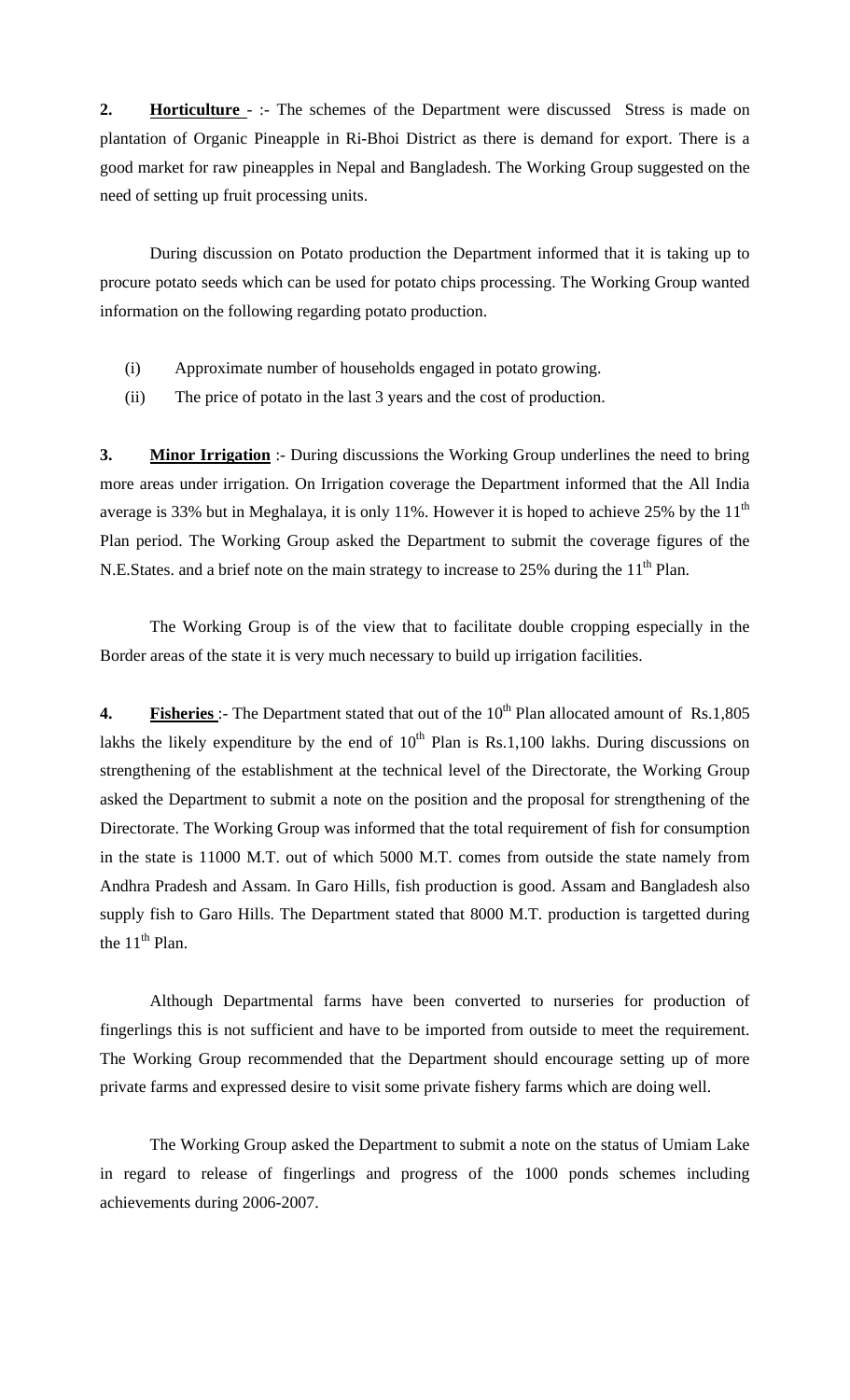**5. Economics & Statistics** :- The Working Group was informed of the existence of the Crop Forecast Committee at the State and District Level respectively. At the State Level the Agricultural Production Commissioner is the Chairman with Members drawn from Agri/Soil/Forest/Planning Departments etc. and at the District Level, the Deputy Commissioner is the Chairman and the District Officers are the Members. Random sampling, is taken up at least upto the Block Level of 10 to 20 villages in each Block. Regarding creation of posts in the Directorate the Department expressed difficulty in payment of salaries due to shortage of funds. The Working Group asked the Department to submit a note indicating the posts required with justifications and the financial implication for creation of the posts.

 Discussing the ranking of states in respect of development as published in India Today the Department was asked to submit a note as per statistics available in the Department the areas of development in our state which are progressing and doing well and areas which are having lesser/least development.

## **20.10.2006**

**6. Animal Husbandry & Veterinary** :- During the course of discussion the Working Group feel that reduction/cut of Plan funds from year to year has greatly affected the Department especially in veterinary services and animal health. Veterinary hospitals are not full-fledged, only outpatients facilities are available and very less number of specialists to man the hospitals. On the matter of feed, the Department stated that it is mainly imported from West Bengal and Bihar. Though maize is an important ingredient of feed, the type of maize used is not the one locally grown. The matter is being taken up with a Company located at Byrnihat (which is supplying feed to Agartala) for supply of feed to the Department and also to discuss whether the type of maize required for feed could be planted in the state.

 On Livestock Insurance Scheme insurance for cattle started only in August, 2006 where 50% is to be borne by farmers and 50% by Govt. of India.

 The Hon'ble Member, Shri Rowell Lyngdoh, pointed out that while he was in Denmark, the Indo-Danish project is doing well but this does not appear to be the case in Shillong. The Department stated that in this particular scheme, all along the pressure is on milk production which otherwise should be secondary. The primary object of the scheme is for breeding purpose. Recently, the Department decided to put more stress on the breeding part of the scheme. At present, the project has 142 Nos. of Cattle.

 On the matter of slaughter house the Department informed that Government Land is most appropriate. Land has been identified at Mawiong and the scheme is to be taken up on private public participation. The Scheme was sent to NEC and may require Rs.3 to Rs. 4 crores depending on the area of the slaughter house. The Working Group felt that the State Government should consider this and the Department should attached priority to this scheme.